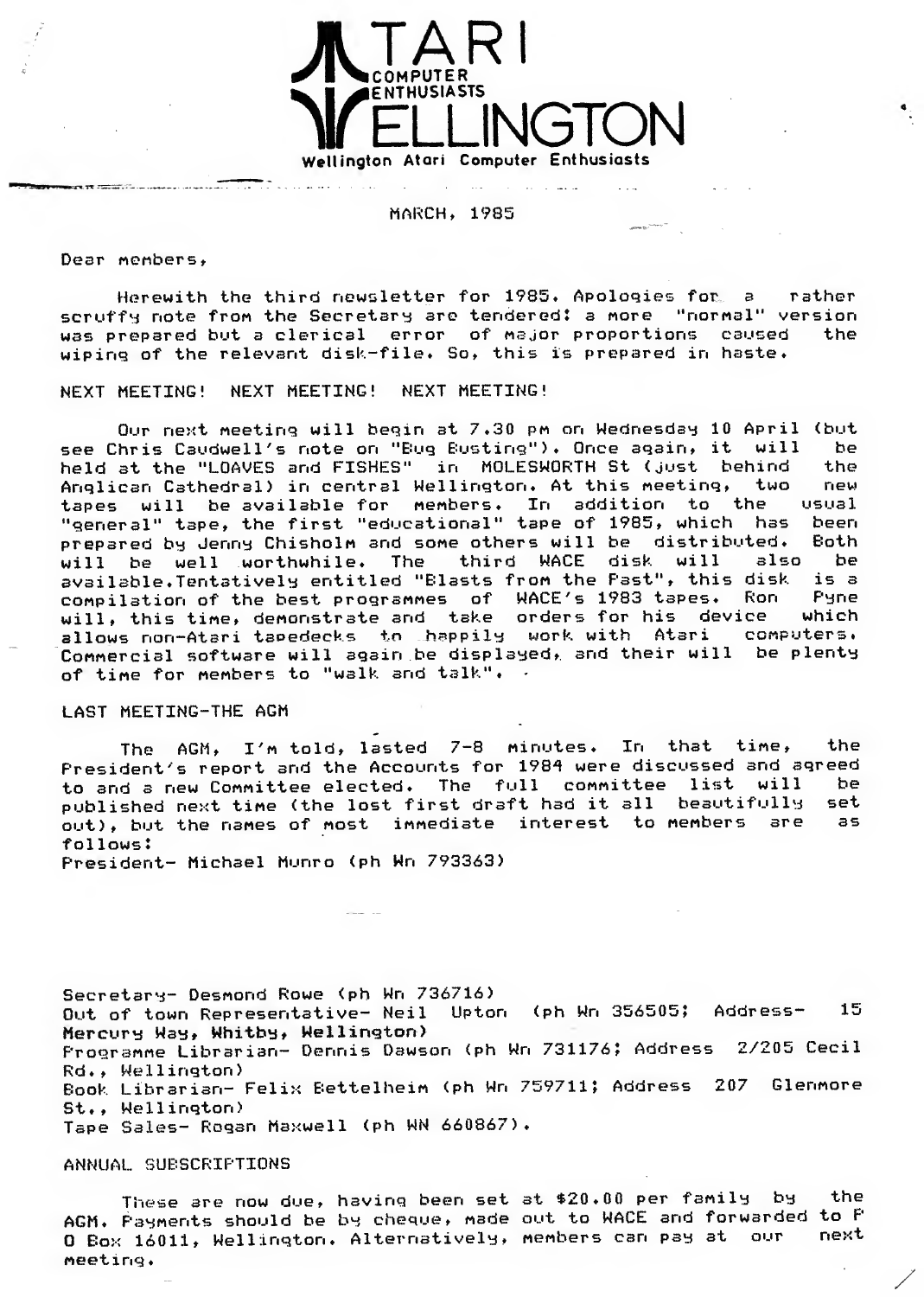## BUG BUSTERS

Fis was meritioned at the last club meeting we Plan to try a different approach to meetings this- year

We will add a special trouble shootin9 section before the usual club meetings. The bug bustin9 session will now start at 7.00. and the main meetin9 will start at 7.45. If you have a Problem with either software or hardware come aIon9 to the next meetin9 at 7.00.

On the other hand if you fancy the\_ challenge\_ of solving someone else's Problems or you want to learn from other People's mistakes then you. should come at 7.60 as we 11.

There is a catch. The committee can only Provide one computer and that won't be enough to make the whole thin9 work. THEREFORE if you have a Problem you want fixed Please brin9 your computer and T.V. if Possible.

The type of Problems <sup>I</sup> envisage we mi9ht tackle are,

BASIC language instruction ASSEMBLER cartrid9e instruction instruction in other languages Theoraction in Constructant<br>typed in Pro9rams which don't 90<br>Printer interface trouble<br>club tapes which won't load<br>dud disc Problems<br>tidsing up home grown Programs<br>XL/non XL Problems<br>instruction in running Programs<br>etc Printer interface troubleclub tapes which won't load dud disc Problems tidying uP home grown <u>Programs</u><br>XL/no<del>n XL Prob</del>lems instruction in running Programs etc

There won't be enough debugging so you will need you want looked at so that someone else can take it home to work on. time to do very much to bring a. copy of any <sup>P</sup> rogram <sup>p</sup> rogram

 $\alpha$  ,  $\beta$  ,  $\alpha$ 

A cautionary note.

 $\sqrt{2}$ 

DC HOT EVEN THINK OF TRYING TO COPY COMMERCIAL SOFTWARE AT THE MEETING.

The reasons for this are obvious. The committee is concerned to avoid any copyright infringements which could hurt us all. In addition the club needs the assistance of the refai1ers and wi11 have nothing to do with Pirating which hurts the software sellers. Please do not bring Pirated software to meetings.

es surtware to meetings.<br>The Plan at this stage is session replace the BASIC language session reflace the phone lensadse that is we have you. either Purchase <sup>a</sup> "do it yourself" instruction book or to have this earlier efther runthase a domination is in the club and set in the started. Jenny Chisolm portow one thom the that and set boarded the club has an excellent range of books you can borrow. You can use thisclasses we held last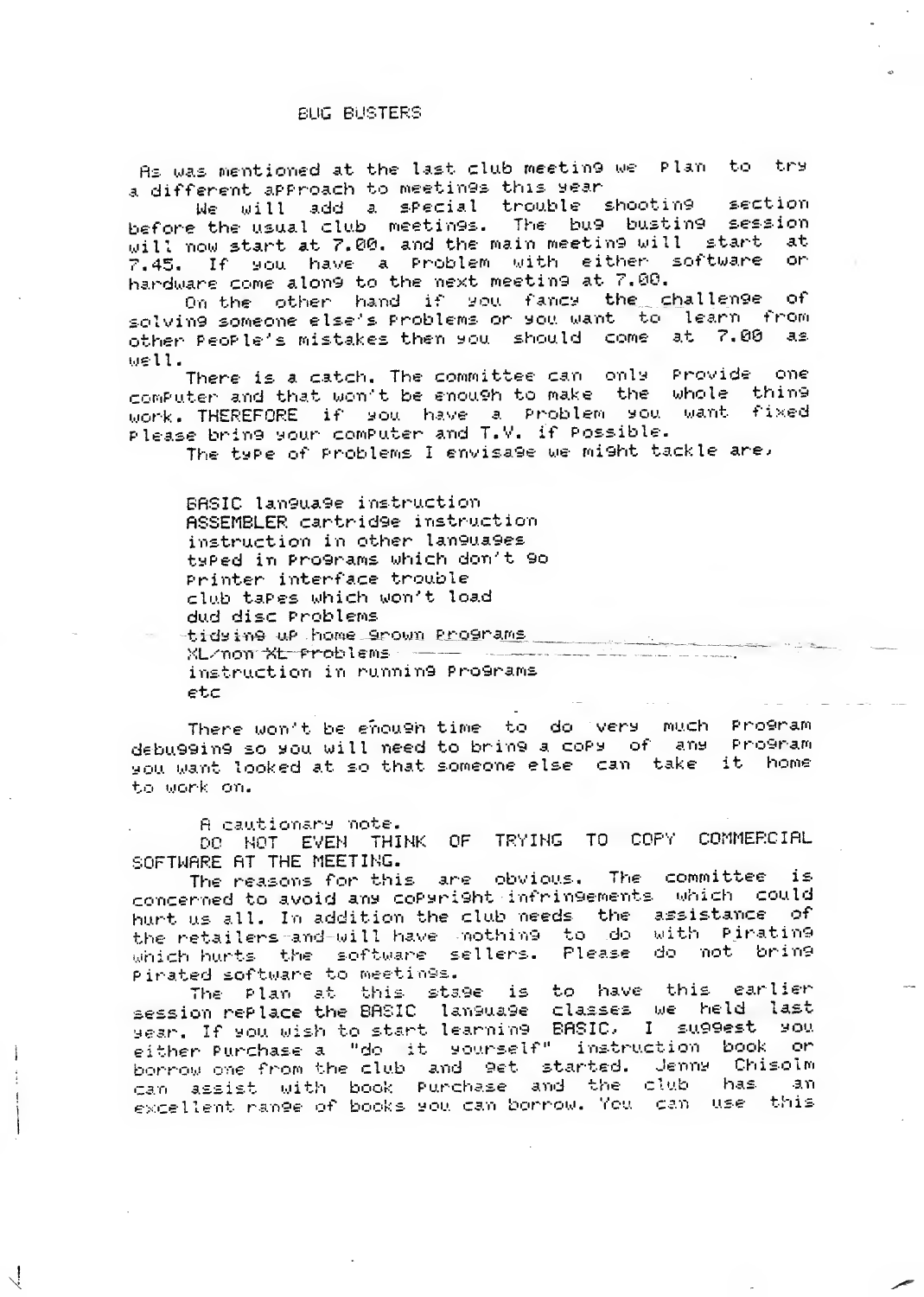pre-meetin9 session to 9et help arid meet others with the same Problems.

This session can also be used by disc users to obtain copies of Public domain discs from the club library.You must brio9 your own computer and drive Plus Preferably a suPPly of Pre-formatted discs. (You will be able to bus sure is of real of messed discuss when with the matrix is not all disc by Payin9 the club librarian \$3.00.

Don't be concerned that three-quarters of an hour is not lons enoush. If experience shows that we need more time we can continue on longer quietly without disturbing the Presentations underway uP the front.

## MACE TAPES

The sale of club tapes is one of our chief sources of income. It enables us to keep membership fees down and an excellant suply of public domain software and writen material available for members.

It has always been, and still is our policy to supply MACE TAPES with at least one usable program on a CIO cassete. To ensure this at least four are on each tape, for the price of one.(sometimes there have been 12 programs for the price of one!! and a C30 cassette).

With Atari's intr-oduction of the £00/600XL series computers we now have members with these machines and the 400/800. Memories (RAM) range from 16K to 64K and the operating system used on the new XL's is slightly different to the others. This means some software will not run .without a translater program, usually only available on disk.(It's in our library). Other software will require more than 1SK to run.

Because of all these variables we can not guarantee that all programs on MACE TAPES will run on your machine. It is now physically impossible to ckeck every program against all the variables.

If you have a problem, bring it up PUBLICALLY at the next meeting and someone may have the answer for you.

Before returning a suspect Tape, should you think you have one, check it out on <sup>a</sup> friends machine first. Most "dud" tapes prove to be OK on test and we can't make up next months tape if we are still checking last months.

Me look forward to providing some great software for your enjoyment in the comming months.

If any of the following are not familiar to you ask for help at the next meeting:— CL0AD; ENTER"C; LIST"C; CSAVEj BOOT LOAD; DISABLE BASIC: